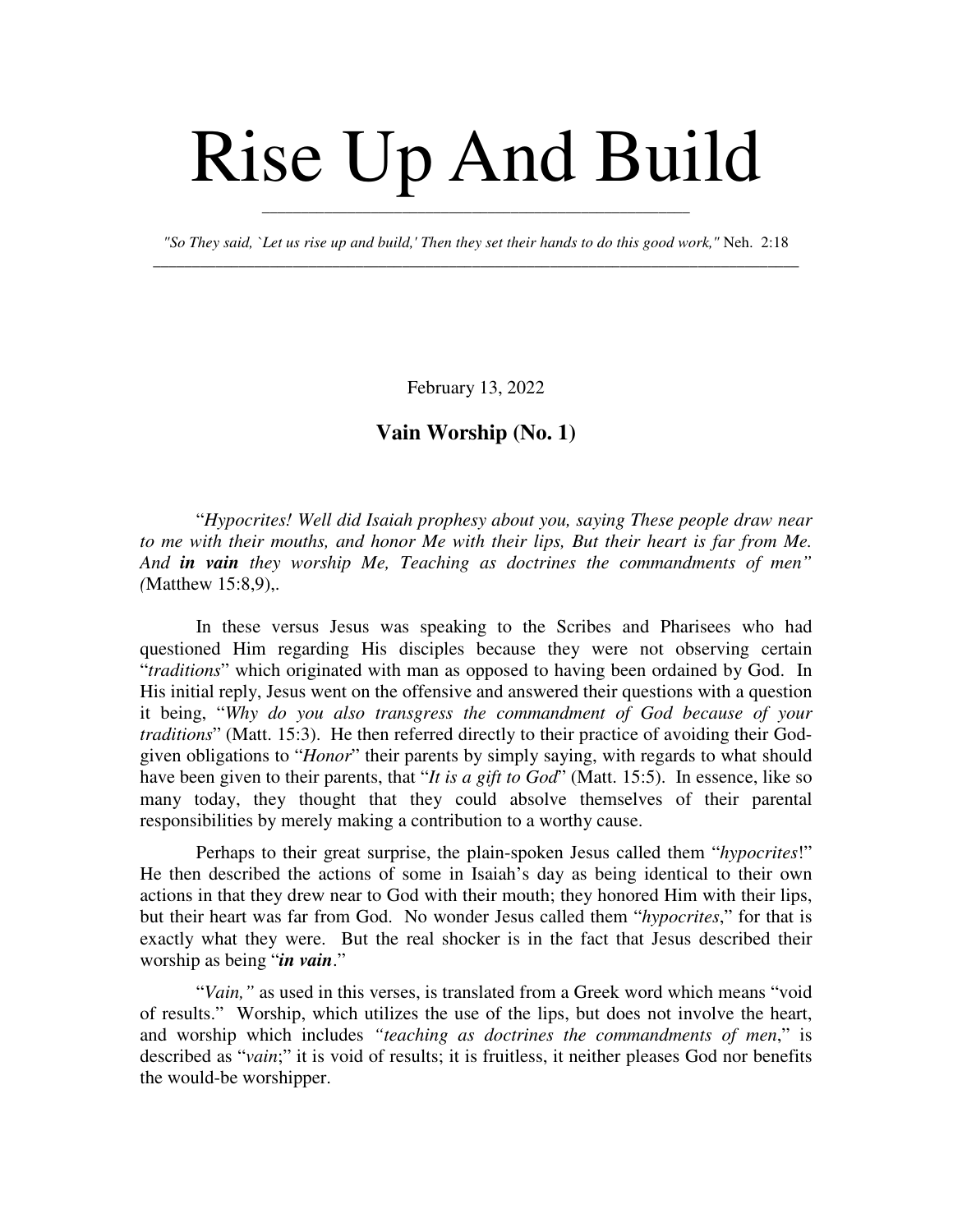In the Old Testament, which is *"written for our learning*" (Rom. 15:4), there are numerous examples of men whose worship was vain, or void of desired results. Cain worshipped God, when he brought *"an offering of the fruit of the ground to the Lord*." However, inasmuch as he did not worship *"by faith*" as did his brother Abel (Heb. 11:4), the faith which is based upon the revelation of God (Rom. 1017), then God "*did not respect Cain and his offering"* (Gen. 4:4,5). His worship was vain. According to Leviticus 10:1,2, Nadab and Abihu took censers, put fire and incense herein and *"offered profane before the Lod, and fire went from the Lord and devoured them*". Because they obtained fire from the wrong source, God burned them  $up$  — even though they were attempting to worship God! They might have rationalized, saying, "fire is fire, what difference does it make where we get the fire?" But the fact is, it **did** make a difference; it displeased God; it rendered their worship vain, and it cost them their lives! According to I Samuel 13:9,10 King Saul offered a burnt offering to God, and he was severely reproved by Samuel because he acted without divine authority. It was intended as worship to God, but God was sorely displeased. Saul's worship was vain, void of results; it was fruitless, and it displeased the very God to whom it was offered!

Please remember that when Jesus said "*in vain they worship Me*," He was not making a quotation; rather He was drawing a conclusion, His Own conclusion based on His perception of the action undertaken. In other words, **Jesus** is the One Who described their worship as "*vain*."

Yes, God, our Creator, the One in whom *"we live and move and have our being*" (Acts 17:29), is described in Revelation 4:11 as *"worthy to receive gory and honor and power*." Jesus, according to Matthew 22:37,38, said *"the first and great commandment"* is to "*love the Lord your God with all your heart, with all your soul, and with all your mind."* So it is evident that God is the Object of our greatest affections; He is worthy of our praise. In fact, Jesus, when tempted by Satan, said "*Away with you Satan! For it is written, You shall worship the Lord your God, and Him only you shall serve*" (Matthew 4:10). Of all the things we do, nothing is more important, nor more ennobling to man, than that of worshipping God. Nevertheless, notwithstanding these facts, *"worship*" which involves action, but which is not from the heart, and worship which is not according to the biblical pattern prescribed by God, is described as "*vain."* It does not glory God, and it can even incur the **wrath** of God. Consider ye well!

## **"Vain Worship" (No. 2)**

No doubt, to their great surprise, Jesus described the worship of certain Scribes and Pharisees as "*vain*" (Matt. 15:,9), a word meaning empty, fruitless or void of results. In view of the biblically stated importance of worship, as well as the ennobling effects of worship, many find it difficult to believe that Jesus could have ever used the word *"vain*" to describe worship. But no person ever demonstrated a greater appreciation for the proper worship of God, nor as much disdain for improper worship. It was Jesus Who made a *"whip of cords*," and drove from the temple those who sought to make His *"Father's house a house of merchandise"* (John 2:12-16). Their actions adversely affected the Scriptural worship of God, and Jesus went into action, even demonstrating His righteous indignation. It was Jesus Who criticized the worship of the Samaritans, and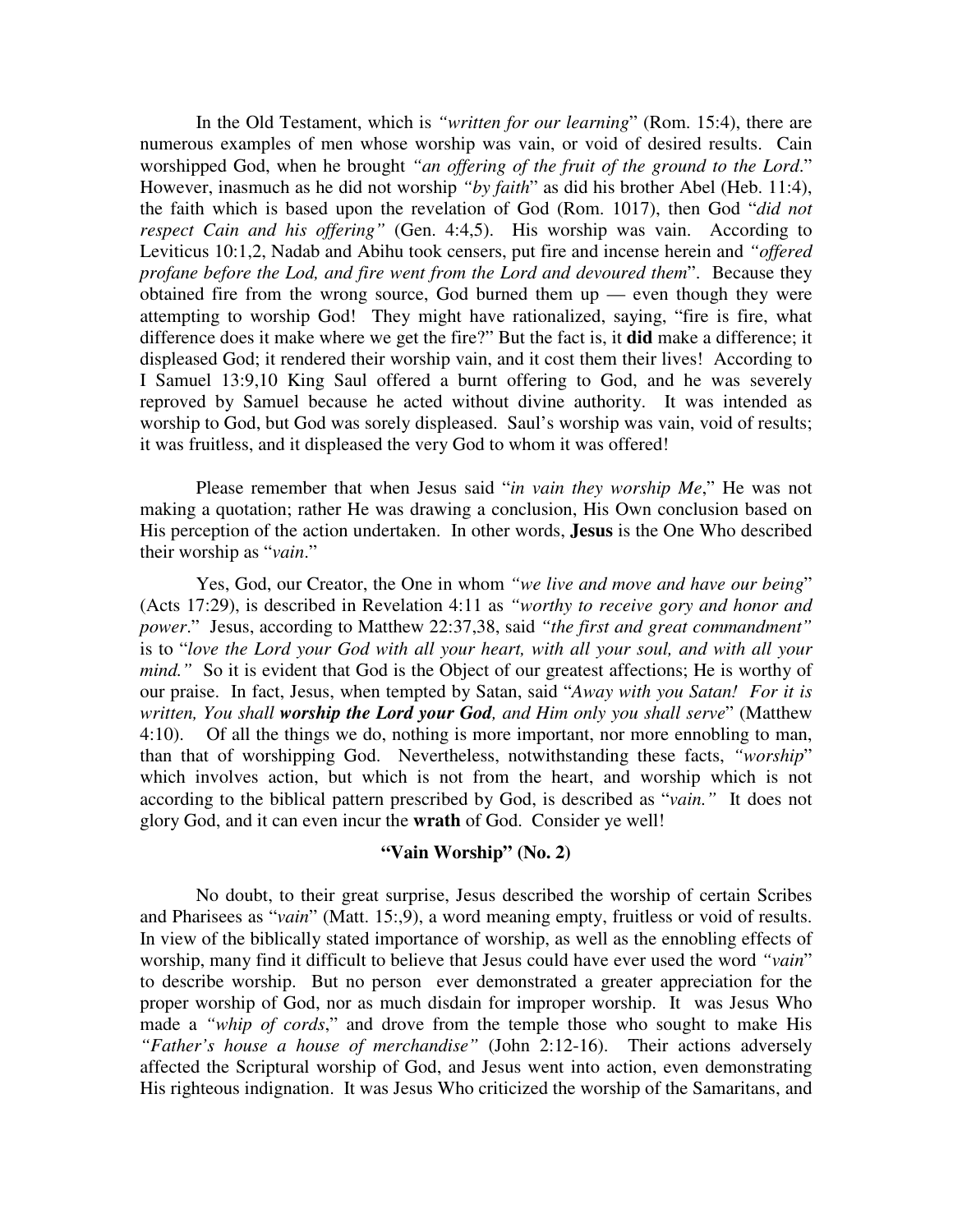told the Samaritan woman that "*the hour is coming, and now is, when the true worshippers will worship the Father in spirit and in truth; for the Father seeks such to worship Him"* (John 4:23). And, yes, as we have noted, it was Jesus Who said the worship of certain Scribes and Pharisees was "*vain."* Hence, in view of the importance of this issue, we ask "What Constitutes Vain Worship?"

**1. Worship is "***vain***" if it is accompanied by** *"teaching as doctrines the commandments of men*" (Matthew 15:8,9). Those who exalt the commandment of men above the commandments of God are giving glory to men; they are not glorifying God! Viewed in this light, it is little wonder that Jesus described such worship as "*vain."*

**2. Worship is "***vain***" if it is not accompanied by godly living**! It was God Who in Old Testament times, required the offering of animal sacrifices, the burning of incense, and the appropriate times for worship. However, regarding some who lived during the time of Isaiah, God said He hated their appointed feasts; He said their sacrifices were "*futile,"* and their "*incense is an abomination"* (Isa. 1:13-15). But prior verses in the same chapter reveal that these people were "*laden with iniquity*," they were called *"a brood of evildoers*," and they were further accused of having "*forsaken the Lord*," and having "*provoked to anger the Holy One of Israel."* Yes, they were Israelites, the people to whom the Law of Moses was given; they continued to offer sacrifices and observe the Sabbath, but they lived immoral and corrupt lives, so God regarded their worship as an "*abomination*!" Such hypocrisy is no less an *"abomination*" today!

**3. Worship is "***vain"* **if the "heart" of the worshipper is "***far from***" God**, as Jesus said in Matt. 15:8,9. According to John 4:24, worship must be *"in spirit and in truth."* To worship *"in spirit"* necessitates the proper action of the heart, the emotions, the mind, the will, and the intellect. To illustrate this point, we state that the singing of spiritual songs is a part of worship, but this also involves *"singing with grace in your heart to God*" (Col. 3:16. Partaking of the Lord's Supper is an item of worship to be observed on the first day of the week (Acts 2:42; 20:7), but one who partakes in an unworthy manner, according to I Corinthians 11:29, "*eats and drinks judgment to himself, not discerning the Lord's body."*

**4. And worship is "vain" if it is not governed by "***truth*," for Jesus said "*God is Spirit, and those who worship Him must worship in spirit and in truth*" (John 4:24). Inasmuch as God's "*word is truth*" (John 17:17), then worship which is "*in truth*" is worship which includes the scriptural items of worship, and which is void of any manmade alterations to the divine plan. Scriptural items of worship on the Lord's day consist of five elements: (1) Preaching the apostles' doctrine, or the word of God, Acts 2:42; 20:7, (2) Partaking of the Lord's Supper, Acts 2:42; 20:7, (3) Prayer, I Corinthians 14:15; Acts 2:42, (4) Congregational singing of "*spiritual songs*," Ephesians 5:19; Colossians 3:16, and (5) contributing of one's means in keeping with his prosperity, I Corinthians 16:1,2; 2 Cor. 9:6,7. In view of the principles already stated, as well as the command not to add to nor take from the word of God (Revelation 22:18,19), it should be evident that any human alteration of these items — such as praying to Mary instead of to God, or using mechanical instruments of music instead of simply acapella singing, etc — would result in a perversion of the divine plan, and therefore cause the worship to be "*in vain*."